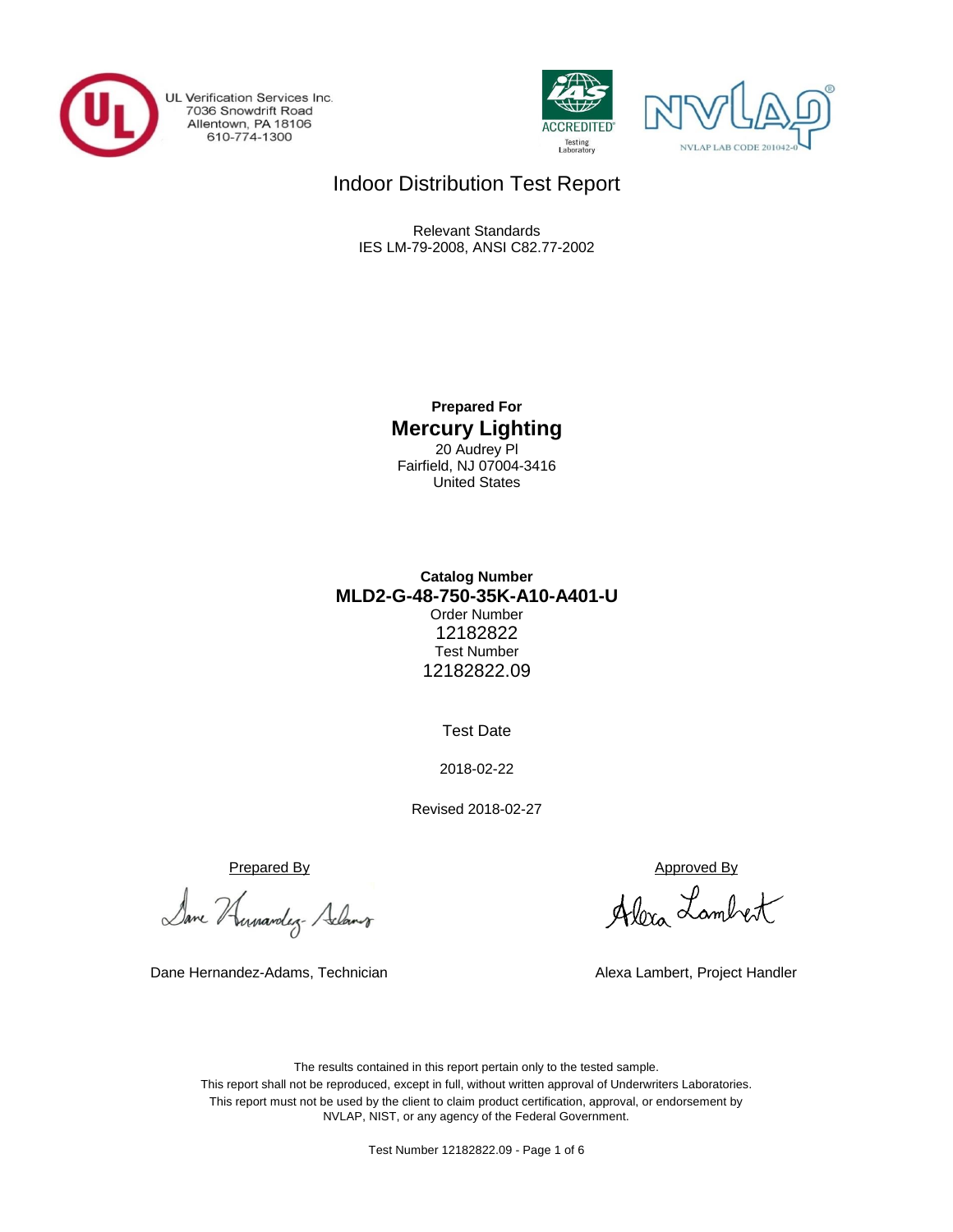

**Lamp:**<br>Mounting:<br>Ballast/Driver: **Lamp:** 96 white LEDs

**Ballast/Driver:** Philips XI040C110V054BST1 **Luminaire Description:** Extruded aluminum housing, frosted lens enclosure



#### **Luminaire Characteristics**

Luminous Length: Luminous Width: Luminous Height:

47.00 in. 1.875 in. 1.00 in.

#### **Summary of Results Test Conditions**

Maximum Candela: 688 Candela Luminaire Efficacy: Total Luminaire Output:

2992 Lumens<br>95.5 lm/w

| <b>Test Temperature:</b> | 24.2 $\degree$ C |
|--------------------------|------------------|
| Voltage:                 | 120.0 VAC        |
| Current:                 | 0.2626A          |
| Power:                   | 31.34 W          |
| Power Factor:            | 0.995            |
| Frequency:               | 60 Hz            |
| Current THD:             | 8.60 %           |

Laboratory results may not be representative of field performance Ballast factors have not been applied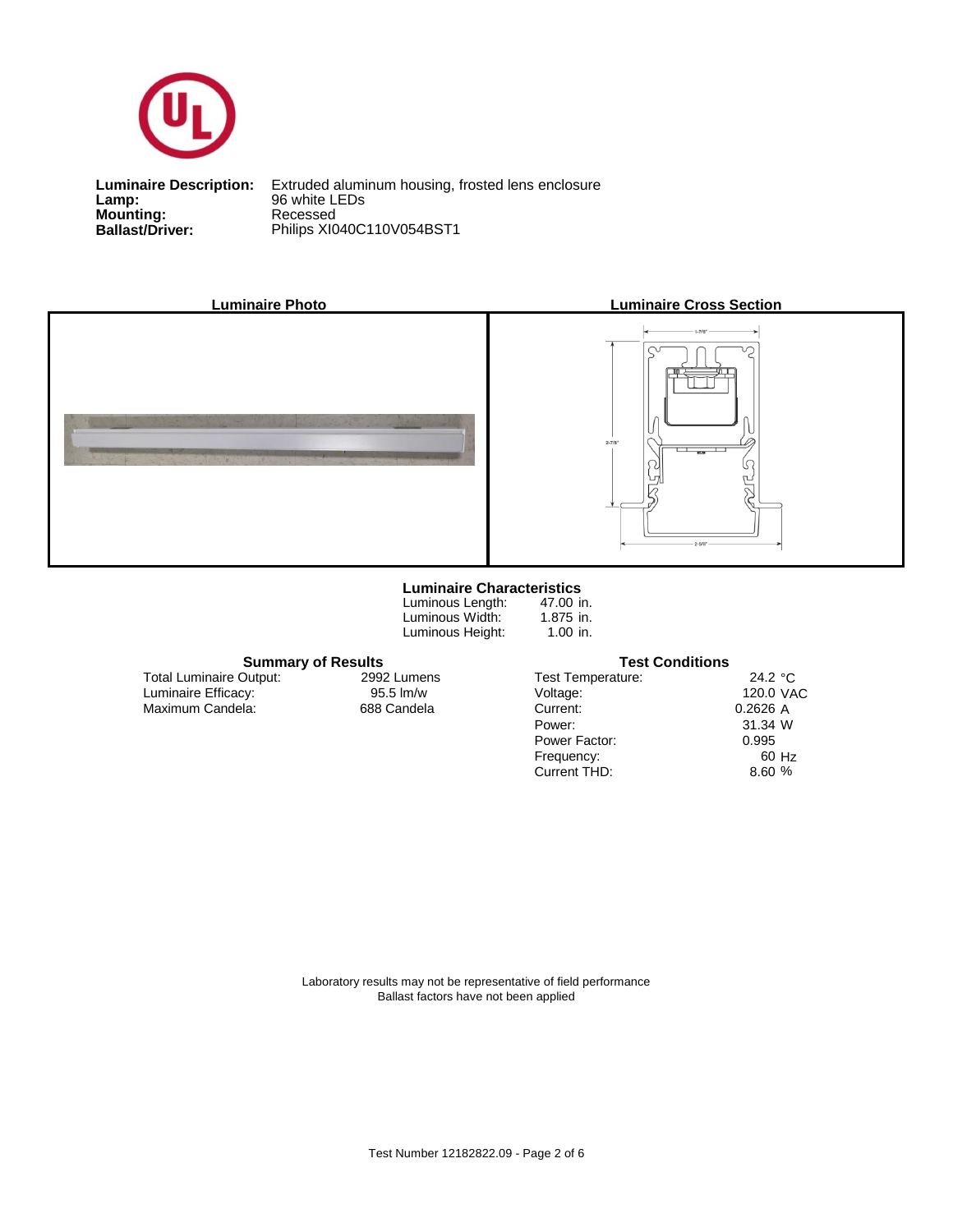

# **Distribution - Goniophotometer**



#### **Zonal Lumen Summary**

| Zone      | _umens | % of Luminaire | Zone    | Lumens | % of Luminaire | Zone    | Lumens | % of Luminaire |
|-----------|--------|----------------|---------|--------|----------------|---------|--------|----------------|
| 0-5       | 16.0   | 0.5%           | 60-65   | 184.3  | 6.2%           | 120-125 | 34.7   | $1.2\%$        |
| $5 - 10$  | 47.8   | .6%            | 65-70   | 168.4  | 5.6%           | 125-130 | 26.7   | 0.9%           |
| $10 - 15$ | 78.5   | 2.6%           | 70-75   | 148.8  | 5.0%           | 130-135 | 19.2   | 0.6%           |
| 15-20     | 107.2  | 3.6%           | 75-80   | 126.8  | 4.2%           | 135-140 | 12.9   | 0.4%           |
| $20 - 25$ | 133.1  | 4.4%           | 80-85   | 104.9  | 3.5%           | 140-145 | 7.8    | 0.3%           |
| $25 - 30$ | 155.7  | 5.2%           | 85-90   | 86.0   | 2.9%           | 145-150 | 3.8    | 0.1%           |
| $30 - 35$ | 174.7  | 5.8%           | 90-95   | 75.8   | 2.5%           | 150-155 | 1.2    | 0.0%           |
| $35 - 40$ | 189.3  | 6.3%           | 95-100  | 70.6   | 2.4%           | 155-160 | 0.1    | $0.0\%$        |
| 40-45     | 198.9  | 6.6%           | 100-105 | 65.1   | 2.2%           | 160-165 |        | 0.0%           |
| 45-50     | 203.1  | 6.8%           | 105-110 | 58.5   | 2.0%           | 165-170 |        | $0.0\%$        |
| 50-55     | 202.0  | 6.8%           | 110-115 | 51.1   | $.7\%$         | 170-175 |        | 0.0%           |
| $55 - 60$ | 195.7  | 6.5%           | 115-120 | 43.0   | .4%            | 175-180 |        | 0.0%           |

| Zone       | Lumens | I% of Luminaire |
|------------|--------|-----------------|
| 0-40       | 902    | 30.2%           |
| 0-60       | 1702   | 56.9%           |
| 0-90       | 2521   | 84.3%           |
| $90 - 180$ | 471    | 15.7%           |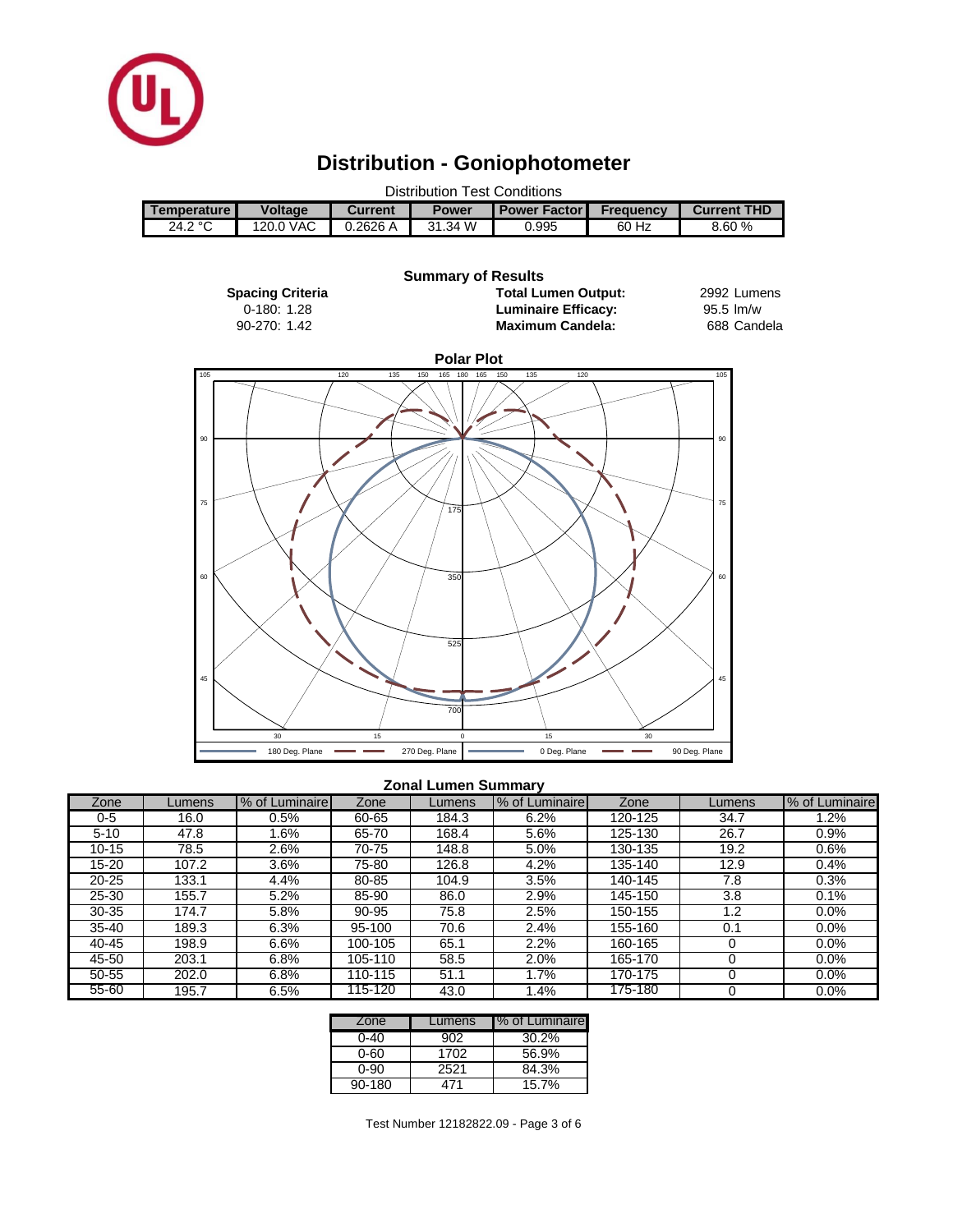

#### **Candela Tabulation**

|     | Horizontal Angle (Degrees) |       |       |       |       |       |       |       |       |       |       |       |       |       |       |       |
|-----|----------------------------|-------|-------|-------|-------|-------|-------|-------|-------|-------|-------|-------|-------|-------|-------|-------|
|     | $\Omega$                   | 22.5  | 45    | 67.5  | 90    | 112.5 | 135   | 157.5 | 180   | 202.5 | 225   | 247.5 | 270   | 292.5 | 315   | 337.5 |
| 0   | 669.2                      | 669.2 | 669.2 | 669.2 | 669.2 | 669.2 | 669.2 | 669.2 | 669.2 | 669.2 | 669.2 | 669.2 | 669.2 | 669.2 | 669.2 | 669.2 |
| 5   | 684.2                      | 670.7 | 664.4 | 666.4 | 665.8 | 666.4 | 664.4 | 670.7 | 684.2 | 670.7 | 664.4 | 666.4 | 665.8 | 666.4 | 664.4 | 670.7 |
| 10  | 674.4                      | 663.9 | 662.3 | 666.7 | 666.9 | 666.7 | 662.3 | 663.9 | 674.4 | 663.9 | 662.3 | 666.7 | 666.9 | 666.7 | 662.3 | 663.9 |
| 15  | 657.8                      | 651.3 | 654.7 | 662.4 | 664.0 | 662.4 | 654.7 | 651.3 | 657.8 | 651.3 | 654.7 | 662.4 | 664.0 | 662.4 | 654.7 | 651.3 |
| 20  | 636.0                      | 633.0 | 641.0 | 652.8 | 656.5 | 652.8 | 641.0 | 633.0 | 636.0 | 633.0 | 641.0 | 652.8 | 656.5 | 652.8 | 641.0 | 633.0 |
| 25  | 608.7                      | 610.4 | 624.0 | 640.7 | 646.3 | 640.7 | 624.0 | 610.4 | 608.7 | 610.4 | 624.0 | 640.7 | 646.3 | 640.7 | 624.0 | 610.4 |
| 30  | 576.8                      | 583.6 | 604.1 | 626.5 | 633.7 | 626.5 | 604.1 | 583.6 | 576.8 | 583.6 | 604.1 | 626.5 | 633.7 | 626.5 | 604.1 | 583.6 |
| 35  | 540.7                      | 552.7 | 583.0 | 609.6 | 618.1 | 609.6 | 583.0 | 552.7 | 540.7 | 552.7 | 583.0 | 609.6 | 618.1 | 609.6 | 583.0 | 552.7 |
| 40  | 500.4                      | 517.9 | 557.7 | 588.5 | 598.4 | 588.5 | 557.7 | 517.9 | 500.4 | 517.9 | 557.7 | 588.5 | 598.4 | 588.5 | 557.7 | 517.9 |
| 45  | 455.4                      | 479.6 | 527.3 | 561.7 | 572.8 | 561.7 | 527.3 | 479.6 | 455.4 | 479.6 | 527.3 | 561.7 | 572.8 | 561.7 | 527.3 | 479.6 |
| 50  | 407.2                      | 438.7 | 492.4 | 530.8 | 542.6 | 530.8 | 492.4 | 438.7 | 407.2 | 438.7 | 492.4 | 530.8 | 542.6 | 530.8 | 492.4 | 438.7 |
| 55  | 355.9                      | 395.8 | 454.1 | 496.2 | 509.1 | 496.2 | 454.1 | 395.8 | 355.9 | 395.8 | 454.1 | 496.2 | 509.1 | 496.2 | 454.1 | 395.8 |
| 60  | 302.3                      | 349.6 | 412.6 | 457.9 | 471.7 | 457.9 | 412.6 | 349.6 | 302.3 | 349.6 | 412.6 | 457.9 | 471.7 | 457.9 | 412.6 | 349.6 |
| 65  | 247.0                      | 301.1 | 368.2 | 416.2 | 431.0 | 416.2 | 368.2 | 301.1 | 247.0 | 301.1 | 368.2 | 416.2 | 431.0 | 416.2 | 368.2 | 301.1 |
| 70  | 190.3                      | 251.2 | 322.2 | 372.7 | 388.8 | 372.7 | 322.2 | 251.2 | 190.3 | 251.2 | 322.2 | 372.7 | 388.8 | 372.7 | 322.2 | 251.2 |
| 75  | 132.8                      | 200.1 | 275.5 | 328.0 | 344.7 | 328.0 | 275.5 | 200.1 | 132.8 | 200.1 | 275.5 | 328.0 | 344.7 | 328.0 | 275.5 | 200.1 |
| 80  | 79.0                       | 151.3 | 230.5 | 284.2 | 302.2 | 284.2 | 230.5 | 151.3 | 79.0  | 151.3 | 230.5 | 284.2 | 302.2 | 284.2 | 230.5 | 151.3 |
| 85  | 33.0                       | 109.9 | 190.5 | 244.5 | 262.5 | 244.5 | 190.5 | 109.9 | 33.0  | 109.9 | 190.5 | 244.5 | 262.5 | 244.5 | 190.5 | 109.9 |
| 90  | 8.8                        | 82.6  | 161.3 | 214.1 | 231.8 | 214.1 | 161.3 | 82.6  | 8.8   | 82.6  | 161.3 | 214.1 | 231.8 | 214.1 | 161.3 | 82.6  |
| 95  | 8.3                        | 73.7  | 149.2 | 199.7 | 216.7 | 199.7 | 149.2 | 73.7  | 8.3   | 73.7  | 149.2 | 199.7 | 216.7 | 199.7 | 149.2 | 73.7  |
| 100 | 7.5                        | 66.5  | 140.7 | 189.8 | 206.2 | 189.8 | 140.7 | 66.5  | 7.5   | 66.5  | 140.7 | 189.8 | 206.2 | 189.8 | 140.7 | 66.5  |
| 105 | 6.8                        | 57.5  | 130.8 | 178.9 | 195.0 | 178.9 | 130.8 | 57.5  | 6.8   | 57.5  | 130.8 | 178.9 | 195.0 | 178.9 | 130.8 | 57.5  |
| 110 | 6.0                        | 47.0  | 119.1 | 166.2 | 181.9 | 166.2 | 119.1 | 47.0  | 6.0   | 47.0  | 119.1 | 166.2 | 181.9 | 166.2 | 119.1 | 47.0  |
| 115 | 5.1                        | 36.4  | 105.1 | 151.5 | 167.0 | 151.5 | 105.1 | 36.4  | 5.1   | 36.4  | 105.1 | 151.5 | 167.0 | 151.5 | 105.1 | 36.4  |
| 120 | 4.3                        | 25.9  | 89.9  | 134.6 | 150.0 | 134.6 | 89.9  | 25.9  | 4.3   | 25.9  | 89.9  | 134.6 | 150.0 | 134.6 | 89.9  | 25.9  |
| 125 | 3.5                        | 15.8  | 73.9  | 116.0 | 130.9 | 116.0 | 73.9  | 15.8  | 3.5   | 15.8  | 73.9  | 116.0 | 130.9 | 116.0 | 73.9  | 15.8  |
| 130 | 2.8                        | 6.8   | 57.2  | 96.4  | 110.4 | 96.4  | 57.2  | 6.8   | 2.8   | 6.8   | 57.2  | 96.4  | 110.4 | 96.4  | 57.2  | 6.8   |
| 135 | 2.1                        | 1.9   | 39.6  | 76.5  | 89.2  | 76.5  | 39.6  | 1.9   | 2.1   | 1.9   | 39.6  | 76.5  | 89.2  | 76.5  | 39.6  | 1.9   |
| 140 | 1.4                        | 0.9   | 23.6  | 56.6  | 67.7  | 56.6  | 23.6  | 0.9   | 1.4   | 0.9   | 23.6  | 56.6  | 67.7  | 56.6  | 23.6  | 0.9   |
| 145 | 0.7                        | 0.3   | 10.4  | 36.5  | 46.6  | 36.5  | 10.4  | 0.3   | 0.7   | 0.3   | 10.4  | 36.5  | 46.6  | 36.5  | 10.4  | 0.3   |
| 150 | 0.2                        | 0.1   | 1.7   | 17.4  | 26.6  | 17.4  | 1.7   | 0.1   | 0.2   | 0.1   | 1.7   | 17.4  | 26.6  | 17.4  | 1.7   | 0.1   |
| 155 | 0.0                        | 0.0   | 0.0   | 3.2   | 8.2   | 3.2   | 0.0   | 0.0   | 0.0   | 0.0   | 0.0   | 3.2   | 8.2   | 3.2   | 0.0   | 0.0   |
| 160 | 0.0                        | 0.0   | 0.0   | 0.0   | 0.0   | 0.0   | 0.0   | 0.0   | 0.0   | 0.0   | 0.0   | 0.0   | 0.0   | 0.0   | 0.0   | 0.0   |
| 165 | 0.0                        | 0.0   | 0.0   | 0.0   | 0.0   | 0.0   | 0.0   | 0.0   | 0.0   | 0.0   | 0.0   | 0.0   | 0.0   | 0.0   | 0.0   | 0.0   |
| 170 | 0.0                        | 0.0   | 0.0   | 0.0   | 0.0   | 0.0   | 0.0   | 0.0   | 0.0   | 0.0   | 0.0   | 0.0   | 0.0   | 0.0   | 0.0   | 0.0   |
| 175 | 0.0                        | 0.0   | 0.0   | 0.0   | 0.0   | 0.0   | 0.0   | 0.0   | 0.0   | 0.0   | 0.0   | 0.0   | 0.0   | 0.0   | 0.0   | 0.0   |
| 180 | 0.0                        | 0.0   | 0.0   | 0.0   | 0.0   | 0.0   | 0.0   | 0.0   | 0.0   | 0.0   | 0.0   | 0.0   | 0.0   | 0.0   | 0.0   | 0.0   |

### **Average Luminance (cd/m<sup>2</sup> )**

|                                                |    |       | Horizontal Angle (Degrees) |       |
|------------------------------------------------|----|-------|----------------------------|-------|
|                                                |    |       | 45                         | 90    |
| Angle<br>aes)<br>Ë<br>Vertical<br>(Degre<br>Ğ9 |    | 11770 | 11770                      | 11770 |
|                                                | 45 | 11090 | 9421                       | 9291  |
|                                                | 55 | 10590 | 8926                       | 8861  |
|                                                | 65 | 9831  | 8323                       | 8367  |
|                                                | 75 | 8359  | 7601                       | 7834  |
|                                                | 85 | 5352  | 7012                       | 7464  |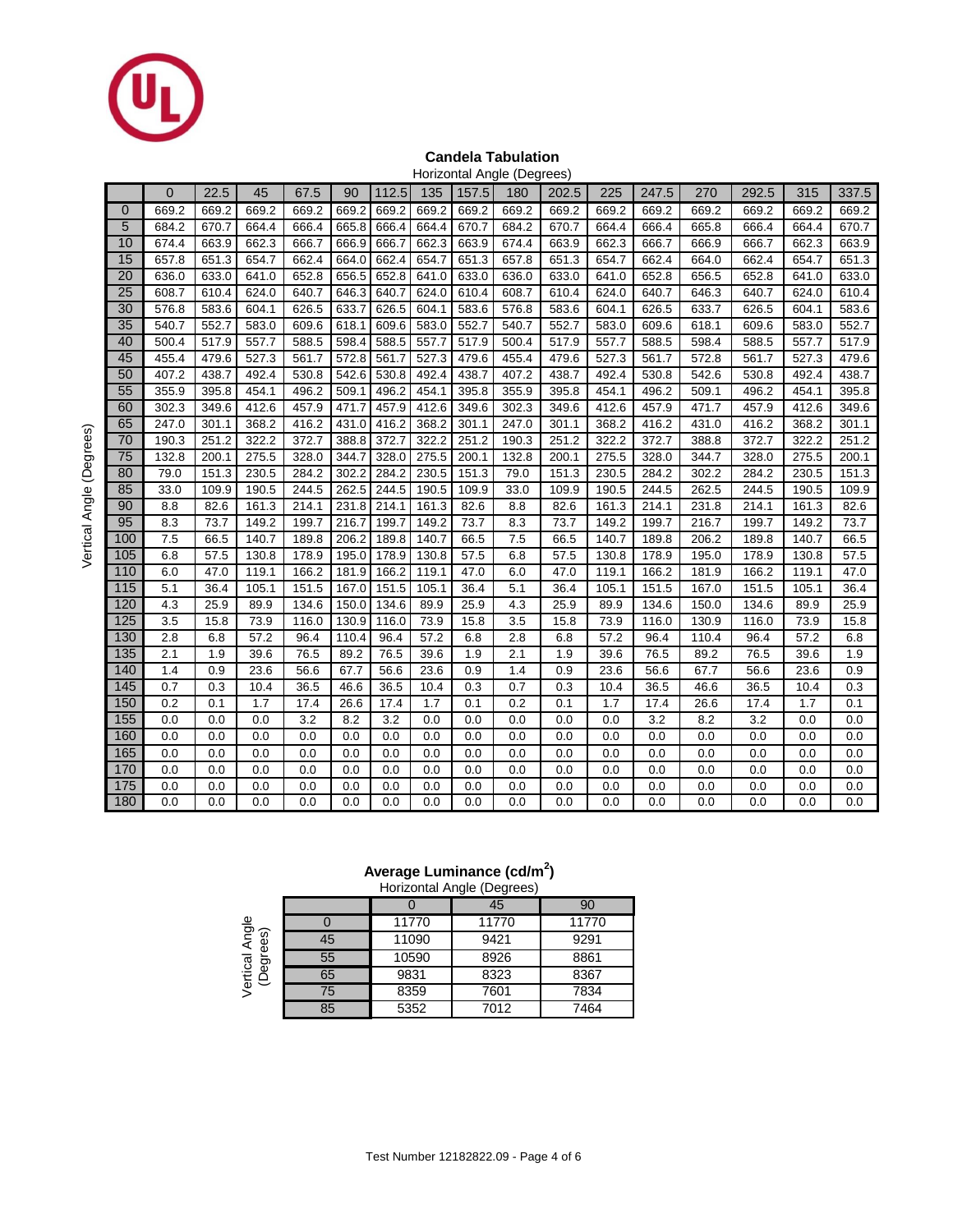

## **Utilization of Lumens - Zonal Cavity Method**

|                                      | <b>Effective Floor Cavity Reflectance 20%</b>                   |      |      |      |      |      |      |      |      |      |      |      |      |      |      |      |      |      |
|--------------------------------------|-----------------------------------------------------------------|------|------|------|------|------|------|------|------|------|------|------|------|------|------|------|------|------|
| <b>Ceiling Cavity</b><br>Reflectance |                                                                 |      | 80   |      |      | 70   |      |      | 50   |      |      |      | 30   |      | 10   |      |      |      |
| Wall<br>Reflectance                  | 70                                                              | 50   | 30   | 10   | 70   | 50   | 30   | 10   | 50   | 30   | 10   | 50   | 30   | 10   | 50   | 30   | 10   |      |
| <b>Room Cavity</b><br>Ratio (RCR)    | Values are expressed as Lumens delivered to the task surface ** |      |      |      |      |      |      |      |      |      |      |      |      |      |      |      |      |      |
| $\Omega$                             | 3449                                                            | 3449 | 3449 | 3449 | 3315 | 3315 | 3315 | 3315 | 3063 | 3063 | 3063 | 2832 | 2832 | 2832 | 2621 | 2621 | 2621 | 2521 |
|                                      | 3069                                                            | 2896 | 2740 | 2600 | 2936 | 2780 | 2640 | 2513 | 2564 | 2451 | 2347 | 2366 | 2275 | 2191 | 2183 | 2111 | 2045 | 1946 |
| $\overline{2}$                       | 2759                                                            | 2480 | 2249 | 2054 | 2633 | 2382 | 2171 | 1993 | 2197 | 2024 | 1875 | 2026 | 1885 | 1762 | 1869 | 1755 | 1654 | 1559 |
| 3                                    | 2497                                                            | 2152 | 1885 | 1672 | 2379 | 2068 | 1823 | 1626 | 1909 | 1705 | 1537 | 1762 | 1593 | 1451 | 1626 | 1487 | 1368 | 1278 |
|                                      | 2274                                                            | 1889 | 1608 | 1393 | 2165 | 1817 | 1558 | 1357 | 1681 | 1461 | 1288 | 1554 | 1369 | 1220 | 1436 | 1282 | 1154 | 1070 |
| 5                                    | 2082                                                            | 1676 | 1392 | 1183 | 1983 | 1614 | 1351 | 1154 | 1496 | 1271 | 1098 | 1386 | 1194 | 1043 | 1283 | 1121 | 990  | 911  |
| 6                                    | 1916                                                            | 1500 | 1221 | 1020 | 1826 | 1446 | 1186 | 997  | 1343 | 1118 | 951  | 1248 | 1054 | 905  | 1158 | 991  | 861  | 787  |
|                                      | 1772                                                            | 1353 | 1081 | 891  | 1690 | 1306 | 1052 | 872  | 1216 | 994  | 833  | 1132 | 939  | 795  | 1053 | 886  | 758  | 689  |
| 8                                    | 1645                                                            | 1229 | 967  | 787  | 1571 | 1187 | 942  | 771  | 1109 | 892  | 738  | 1034 | 844  | 705  | 965  | 798  | 674  | 609  |
| 9                                    | 1533                                                            | 1123 | 872  | 702  | 1466 | 1087 | 850  | 688  | 1017 | 807  | 660  | 951  | 765  | 632  | 889  | 725  | 604  | 544  |
| 10                                   | 1435                                                            | 1032 | 791  | 631  | 1373 | 1000 | 772  | 619  | 938  | 735  | 594  | 879  | 698  | 570  | 824  | 663  | 546  | 490  |

| <b>Beam and Field Information</b> |               |  |  |  |  |  |  |  |
|-----------------------------------|---------------|--|--|--|--|--|--|--|
| CIE Type:                         | Semi-Direct   |  |  |  |  |  |  |  |
| Center Beam Intenisty:            | 669.2 Candela |  |  |  |  |  |  |  |
| Central Cone Intensity:           | 669 Candela   |  |  |  |  |  |  |  |
| Beam Flux:                        | 2007.8 Lumens |  |  |  |  |  |  |  |
| Beam Angle (0-180):               | 114.0 Degrees |  |  |  |  |  |  |  |
| Beam Angle (90-270):              | 152.3 Degrees |  |  |  |  |  |  |  |
| Field Angle (0-180):              | 162.3 Degrees |  |  |  |  |  |  |  |
| Field Angle (90-270):             | 280.3 Degrees |  |  |  |  |  |  |  |